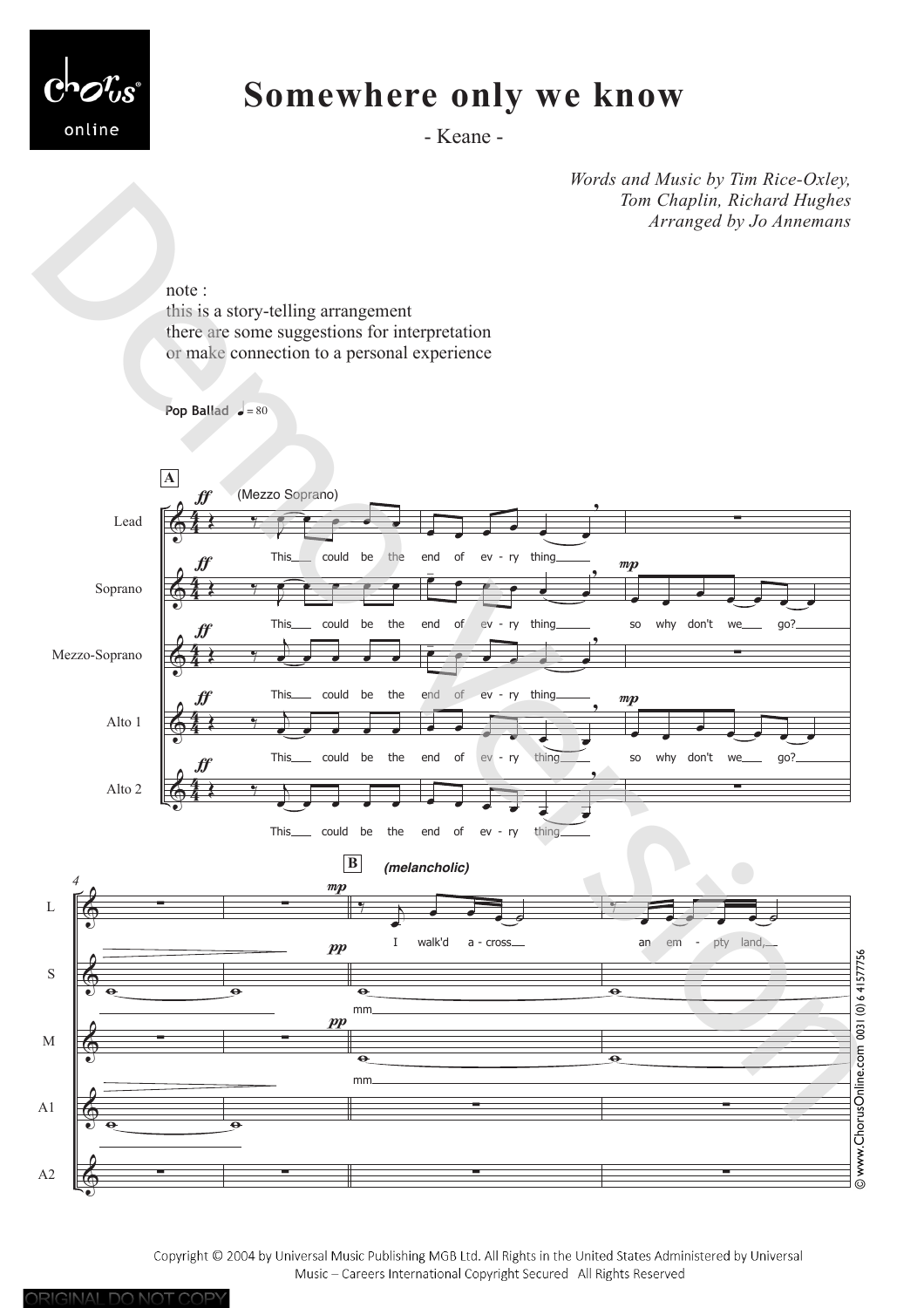# Somewhere only we know 3 M-SMAA

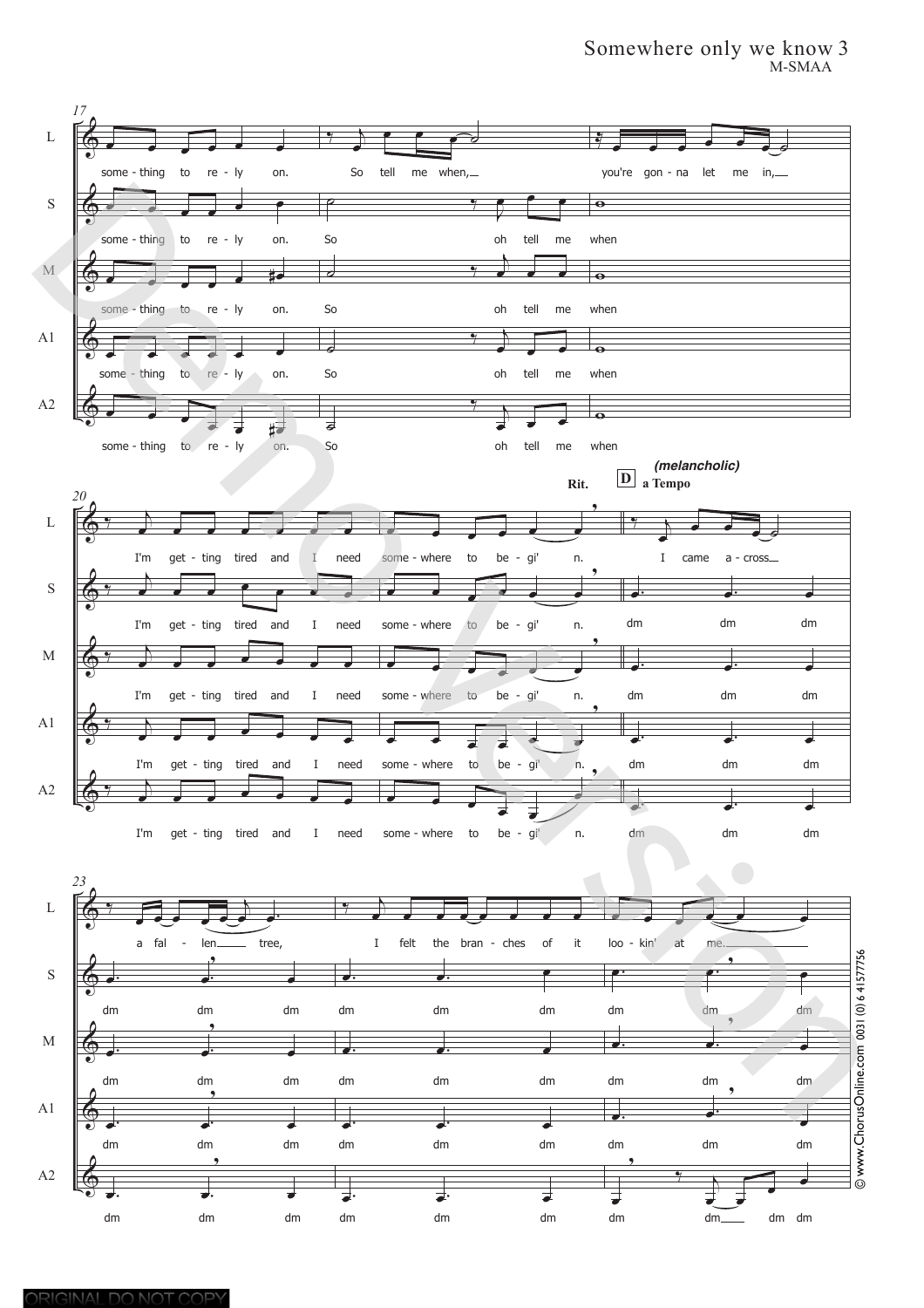# Somewhere only we know 5 M-SMAA

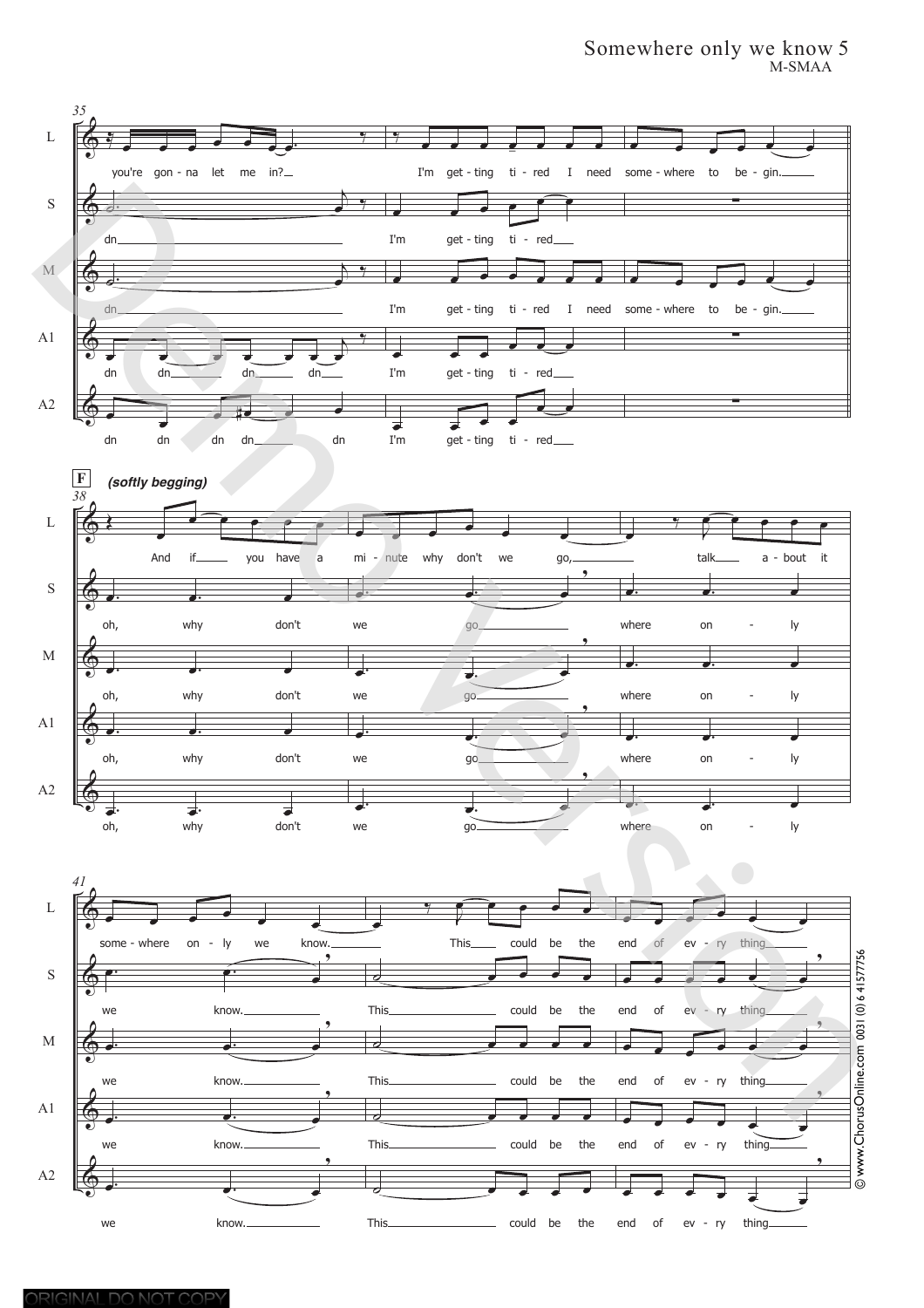## Somewhere only we know 7 M-SMAA